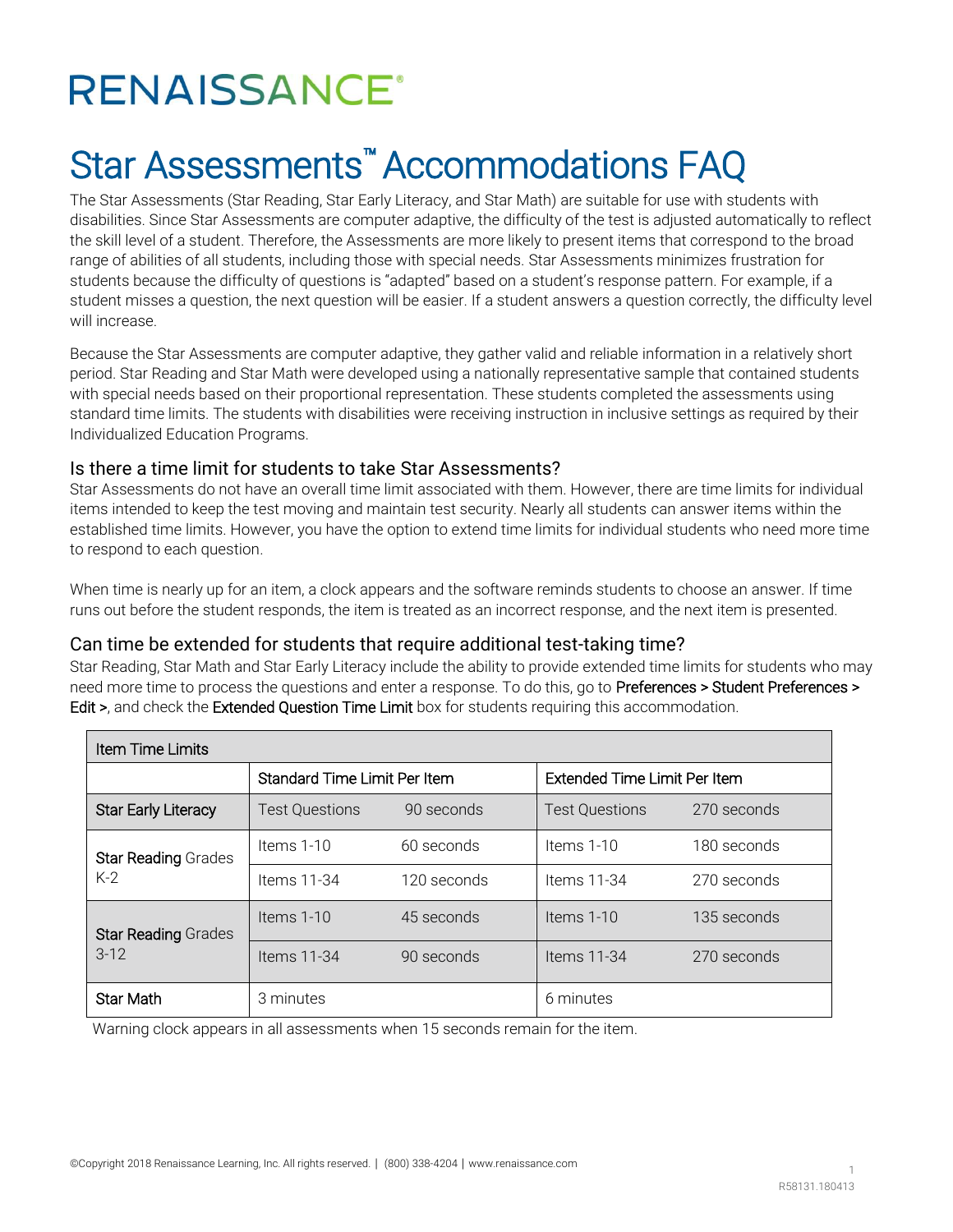# Does extending testing time impact Star scores?

The psychometric foundation of the Star Assessments is Item Response Theory, which assumes that a student's performance on a test question is solely a function of what the student knows and can do and the question's calibrated difficulty – not how fast they can do it. Therefore, it's assumed a student has ample time to answer every question. Renaissance has set time limits within Star Assessments such that this is almost always true. The extended time limit option is intended to serve the small percentage of students who need more time than usual to demonstrate their proficiency, thereby eliminating speed of response as a factor in the test performance. Students who do not need extra time will generally not benefit from extended time; giving select students extra time is simply a means of leveling the playing field. Extended time does not invalidate the Star Assessment results.

The scaled scores are interpretable the same way whether the extended time limits were used or not. The norm referenced scores are less clearly unaffected. Therefore, we advise that this should be left to educator discretion. We expect any distortion in the norm-referenced scores that results from extended time limits to be negligible.

#### Can Star Reading assessments be read aloud to students?

No. The Star Reading assessment measures a student's independent reading ability. Reading the Star Reading assessment to a student defeats the purpose of the assessment. If an IEP requires tests be read to students, then reading the Star Reading assessment aloud is a local decision. Keep in mind that reading the Star Reading assessment aloud will invalidate all results.

#### Can Star Math assessments be read aloud to students?

The primary purpose of providing a read aloud accommodation on mathematics tests is to level the playing field for students with significant reading difficulties. The goal is to obtain a fair and accurate assessment of students' math skills and skill levels independent of deficits and difficulties in reading. It is intended that adding the audio to the items will not change the difficulty of the items, but is done to lessen the reading burden.

There is considerable research to support the validity of allowing students with reading difficulty to have the math test read to them. The goal in providing an accommodation is one of "differential boost": raising the performance of the students with reading difficulties while not impacting the performance of students who do not have reading difficulties. Several groups of investigators (Burch, 2002; Huynh, Meyer, & Gallant, 2004; Schulte, Elliott, & Kratochwill, 2000) have found that students with reading difficulties received differential item boost when they were permitted to take math tests using read aloud accommodations. The provision of the accommodation gave a better index of their math skills.

There are some nuances to the differential boost effect. Bolt and Ysseldyke (2006), Calhoun, Fuchs, and Hamlett (2000), and Lee and Tindal (2000) found that the read aloud accommodation allowed for better measurement on math tests. Other investigators (Bolt & Thurlow, 2007, Ketterlin-Geller, Yovanoff, & Tindal, 2007) found that the accommodation had a more positive impact on items that were difficult to read than on easy-to-read items. Based on research and metaanalyses of research conducted by Elbaum (2007) and Helwig, Rozek-Tedesco, & Tindal (2002) it is evident that the read aloud accommodation has a more positive impact on the performance of elementary age students than it does on middle school and secondary age students.

#### Does using the Audio Support feature of Star Math affect the data?

The general recommendation for Star Math is to allow the audio support feature for students who need it, based on professional judgment. The intent in providing an accommodation is one of "differential boost:" raising the performance of students with reading difficulties while not impacting the performance of students who do not have reading difficulties.

The primary purpose of providing a read-aloud accommodation on a math test is to level the playing field for students with reading difficulties. Research has found that students with reading difficulties received differential item boost when they were permitted to take math tests using read-aloud accommodations, and that the provision of the accommodation gave a better index of their math skills.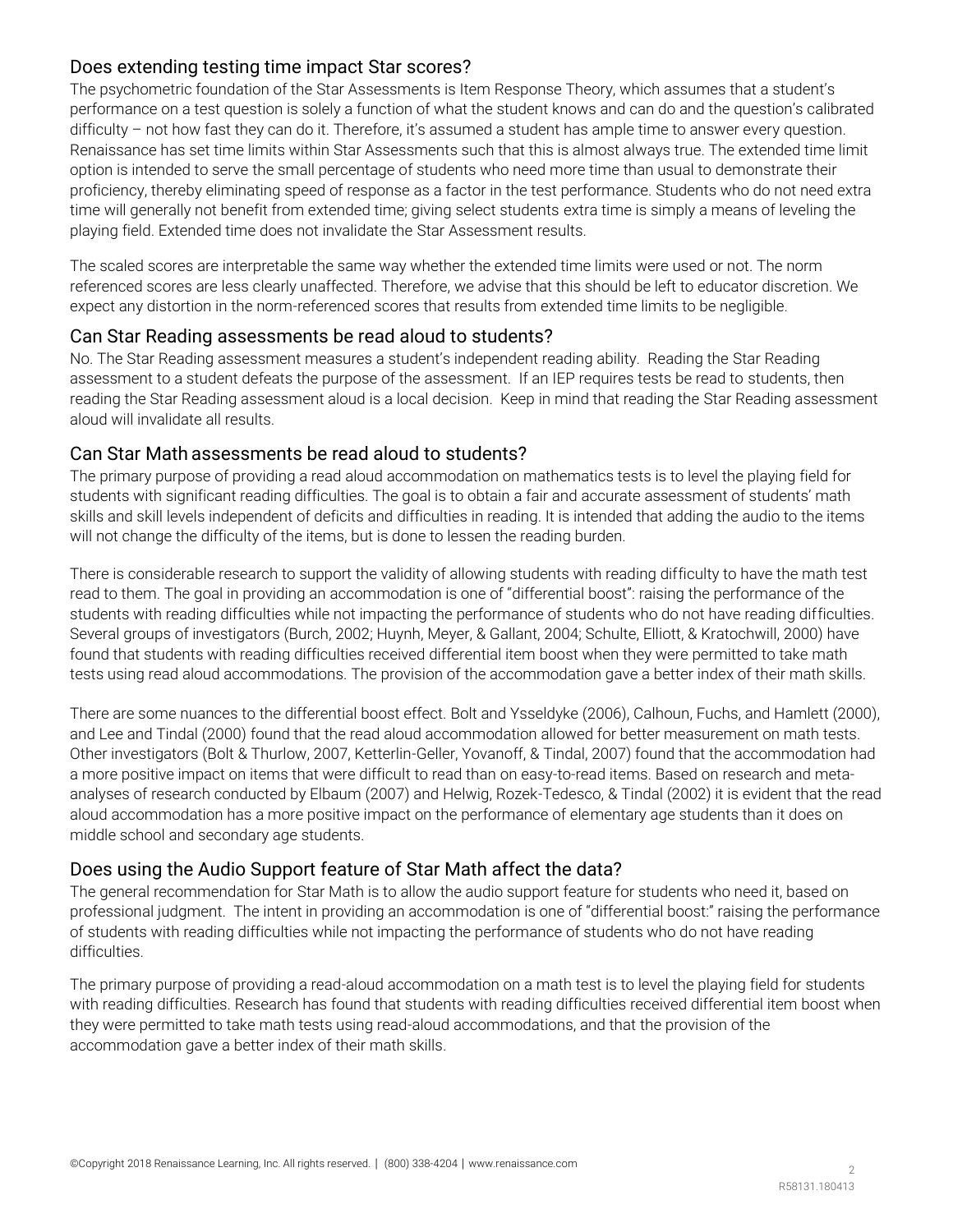There is no evidence that the use of a read-aloud accommodation has an adverse effect on the technical adequacy of math assessments, including Star Math. A scaled score, which is criterion-referenced, is a valid indicator of what students can do in math, even when a read-aloud accommodation is used. The audio support feature for Star Math can be used for progress monitoring because scaled score is the primary metric for that purpose.

Because audio was not used during the norming of Star Math, the impact of a read-aloud accommodation on normreferenced scores is less clear. Technically, a test taken with a read-aloud accommodation constitutes a non-standard administration, and, strictly speaking, the norms may not apply. However, we expect any distortion in the normreferenced scores from a read-aloud accommodation to be negligible. We advise that decisions regarding this should be left to educator discretion.

#### Can students use calculators, manipulatives, or reference sheets on the Star Assessment?

No. For normative scores to be meaningful, students must take a test in the same way it was normed. During the Star Math norming study, students could use blank work paper and a pencil but not calculators, manipulatives, or reference materials when answering most of the items. Some advanced algebra and geometry items do include an on-screen calculator and/or a formula reference sheets. The difficulty of those items was calibrated with the use of these reference tools, which is why they are provided as part of the assessment.

# Can students with limited vision use Star Assessments?

Several features within the Star Assessments make them accessible for students with visual impairments. The introductory screens of the Star Assessments respond to the "High Contrast" feature in Windows and MacOS 10. The assessment screens provide visual contrast through a light background and black writing. The Star Assessments are also compatible with Windows and MacOS 10's "Zoom In" feature, which allows users to magnify nearly all Star Assessment screens. Magnification alone can often allow students with visual impairments to take a Star Assessment without loss of reliability or validity.

Computer-adaptive tests including the Star Enterprise assessments are not appropriate for blind students because the student completing the test must be able to read the text visually; the Braille format is not compatible with computeradaptive testing. To take a Star Early Literacy or Star Reading assessment, a student must be able to respond to onscreen prompts that assess the ability to read print-based text. Star Math also requires that a student respond to visual representations of mathematics symbols and notations. Educators working with a student with a visual impairment are encouraged to evaluate the suitability of Star for that student and decide on an appropriate course of action.

#### Can students with hearing impairments use Star?

Star Reading and Star Math may be used with students who are deaf or hard of hearing using standard administration procedures. The text of Star Reading should not be signed to the students because it is an assessment of their ability to comprehend printed text. At the discretion of the teacher or specialist, Star Math may be signed to the student if there is a question about the student's ability to understand the text. If this adaptation is used, the results of the assessment should be evaluated cautiously. It is reasonable to assume that the same adaptations or accommodations permitted for standardized or state assessment may be used with Star Math.

Star Early Literacy items feature an auditory component. This component is critical to the assessment of the skill on which the item is based. The assessment is not appropriate for deaf students and most hearing-impaired students. If you believe that a student has sufficient residual hearing to complete the items successfully, the results should be interpreted cautiously in order not to underestimate the early literacy skills of the student.

# Can students with limited motor skills use Star Assessments**?**

The Star Assessments work using the keyboard or mouse to input answers. Star offers accommodations for students with disabilities through the accessibility options built into a computer's operating system. For instance, students with limited motor skills can execute Star's mouse-related functions through the keyboard when "mouse keys" is selected under Accessibility Options within the Windows operations system. The Mouse Keys option is also available for the Mac under System Preferences > Accessibility > Mouse & Trackpad > Enable Mouse Keys.